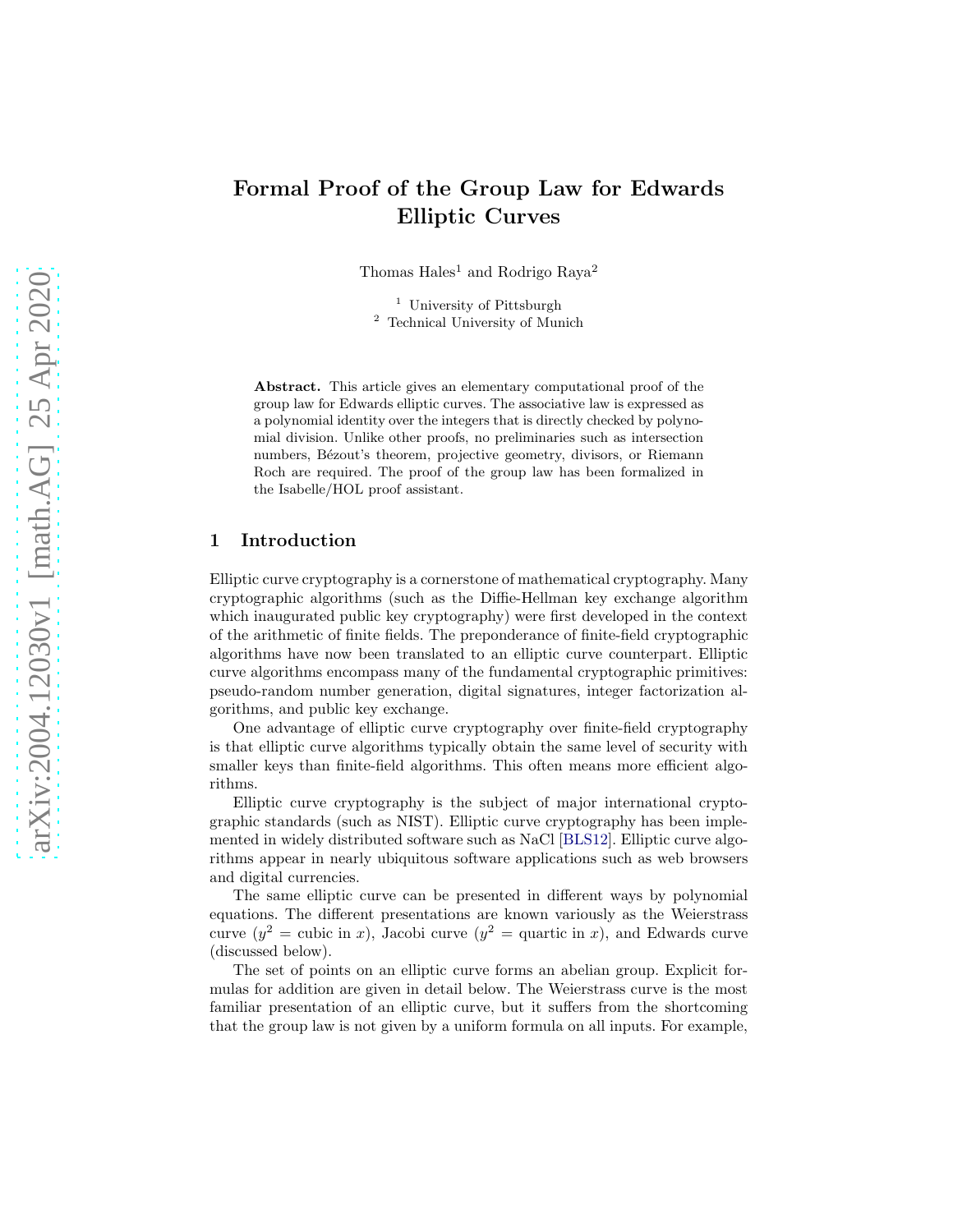special treatment must be given to the point at infinity and to point doubling:  $P \rightarrow 2P$ . Exceptional cases are bad; they are the source of hazards such as side-channel attacks (timing attacks) by adversaries and implementation bugs [\[BJ02\]](#page-14-1).

Edwards curves have been widely promoted for cryptographic algorithms because their addition law avoids exceptional cases and their hazards. Every elliptic curve (in characteristic different from 2) is isomorphic to an elliptic curve in Edwards form (possibly after passing to a quadratic extension). Thus, there is little loss of generality in considering elliptic curves in Edwards form. For most cryptographic applications, Edwards curves suffice.

The original contributions of this article are both mathematical and formal. Our proof that elliptic curve addition satisfies the axioms of an abelian group is new (but see the literature survey below for prior work). Our proofs were designed with formalization specifically in mind. To our knowledge, our proof of associativity in Section [3.3](#page-4-0) is the most elementary proof that exists anywhere in the published literature (in a large mathematical literature on elliptic curves extending back to Euler's work on elliptic integrals). Our proof avoids the usual machinery found in proofs of associativity (such as intersection numbers, B´ezout's theorem, projective geometry, divisors, or Riemann Roch). Our algebraic manipulations require little more than multivariate polynomial division with remainders, even avoiding Gröbner bases in most places. Based on this elementary proof, we give a formal proof in the Isabelle/HOL proof assistant that every Edwards elliptic curve (in characteristic other than 2) satisfies the axioms of an abelian group.[3](#page-1-0)

It is natural to ask whether the proof of the associative law also avoids exceptional cases (encountered in Weierstrass curves) when expressed in terms of Edwards curves. Indeed, this article gives a two-line proof of the associative law for so-called *complete* Edwards curves that avoids case splits and all the usual machinery.

By bringing significant simplification to the fundamental proofs in cryptography, our paper opens the way for the formalization of elliptic curve cryptography in many proof assistants. Because of its extreme simplicity, we hope that our approach might be widely replicated and translated into many different proof assistants.

# 2 Published Literature

A number of our calculations are reworkings of calculations found in Edwards, Bernstein, Lange et al. [\[Edw07\]](#page-14-2), [\[BBJ](#page-14-3)+08], [\[BL07\]](#page-14-4). A geometric interpretation of addition for Edwards elliptic curves appears in [\[ALNR11\]](#page-14-5).

<sup>3</sup> Mathematica calculations are available at

<span id="page-1-0"></span>[https://github.com/thalesant/publications-of-thomas-hales/tree/master/cryptography/group\\_law\\_edwards](https://github.com/thalesant/publications-of-thomas-hales/tree/master/cryptography/group_law_edwards). The Isabelle/HOL formalization is available at

<https://github.com/rjraya/Isabelle/blob/master/curves/Hales.thy>.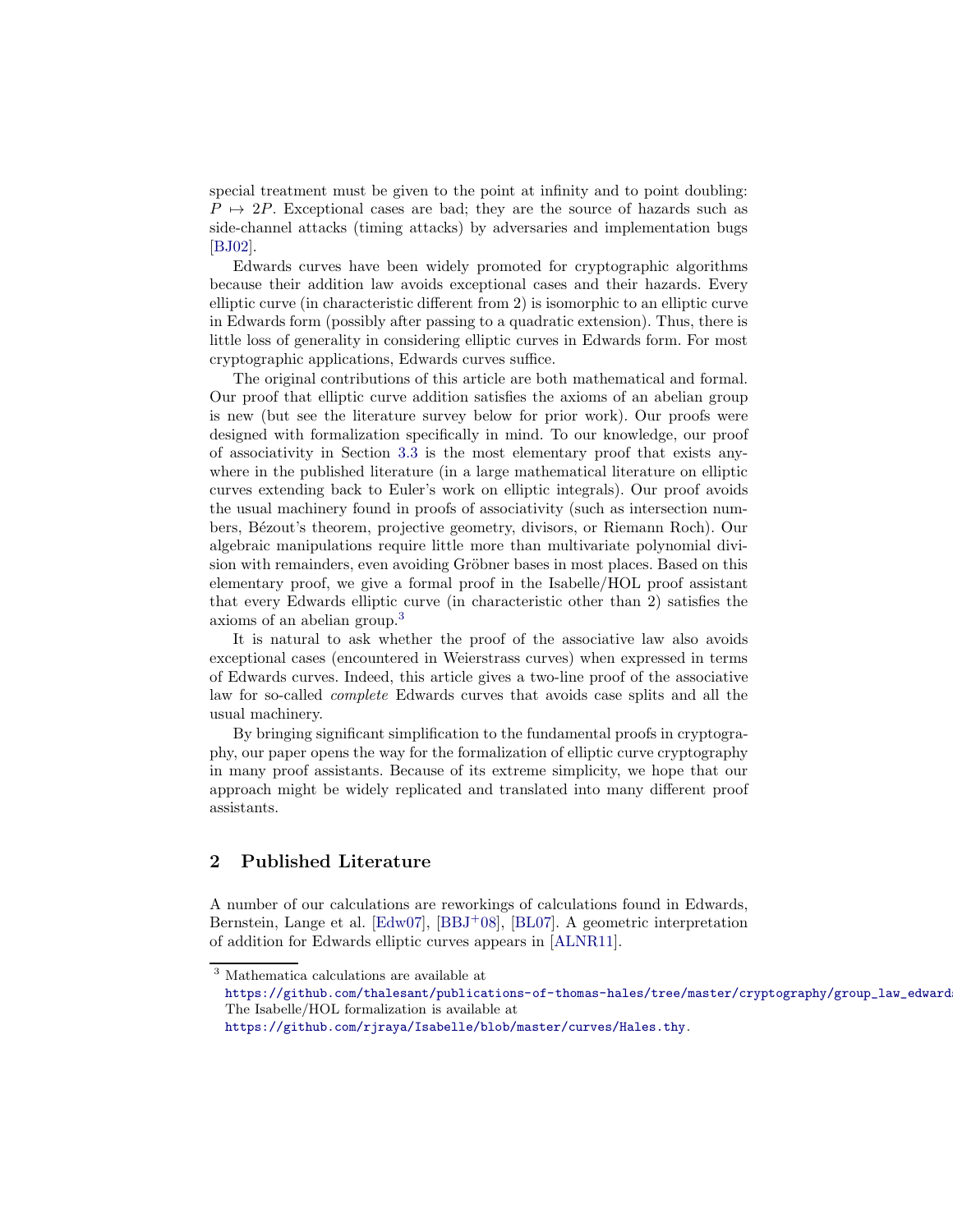Working with the Weierstrass form of the curve, Friedl was the first to give a proof of the associative law of elliptic curves in a computer algebra system (in Cocoa using Gröbner bases) [\[Fri98\]](#page-14-6), [\[Fri17\]](#page-14-7). He writes, "The verification of some identities took several hours on a modern computer; this proof could not have been carried out before the 1980s." These identities were later formalized in Coq with runtime one minute and 20 seconds [\[The07\]](#page-14-8). A non-computational Coq formalization based on the Picard group appears in [\[BS14\]](#page-14-9). By shifting to Edwards curves, we have eliminated case splits and significantly improved the speed of the computational proof.

An earlier unpublished note contains more detailed motivation, geometric interpretation, pedagogical notes, and expanded proofs [\[Hal16\]](#page-14-10). The earlier version does not include formalization in Isabelle/HOL. Our formalization uncovered and corrected some errors in the ideal membership problems in [\[Hal16\]](#page-14-10) (reaffirming the pervasive conclusion that formalization catches errors that mathematicians miss).

Other formalizations of elliptic curve cryptography are found in Coq and ACL2 by different methods [\[Rus17\]](#page-14-11). After we posted our work to the arXiv, another formalization was given in Coq along our same idea  $[Erb17] [EPG^+17]$  $[Erb17] [EPG^+17]$  $[Erb17] [EPG^+17]$ . It goes further by including formalization of implementation of code, but it falls short of our work by not including the far more challenging and interesting case of projective curves.

We do not attempt to survey the various formalizations of cryptographic algorithms built on top of elliptic curves. Because of the critical importance of cryptography to the security industry, the formalization of cryptographic algorithms is rightfully a priority within the formalization community.

# 3 Group Axioms

This section gives an elementary proof of the group axioms for addition on Edwards curves (Theorem [1\)](#page-5-0). We include proofs, because our approach is not previously published.

Our definition of Edwards curve is more inclusive than definitions stated elsewhere. Most writers prefer to restrict to curves of genus one and generally call a curve with  $c \neq 1$  a twisted Edwards curve. We have interchanged the x and  $y$  coordinates on the Edwards curve to make it consistent with the group law on the circle.

#### 3.1 rings and homomorphisms

In this section, we work algebraically over an arbitrary field  $k$ . We assume a basic background in abstract algebra at the level of a first course (rings, fields, homomorphisms, and kernels). We set things up in a way that all of the main identities to be proved are identities of polynomials with integer coefficients.

All rings are assumed to be commutatative with identity  $1 \neq 0$ . If R is an integral domain and if  $\delta \in R$ , then we write  $R[\frac{1}{\delta}]$  for the localization of R with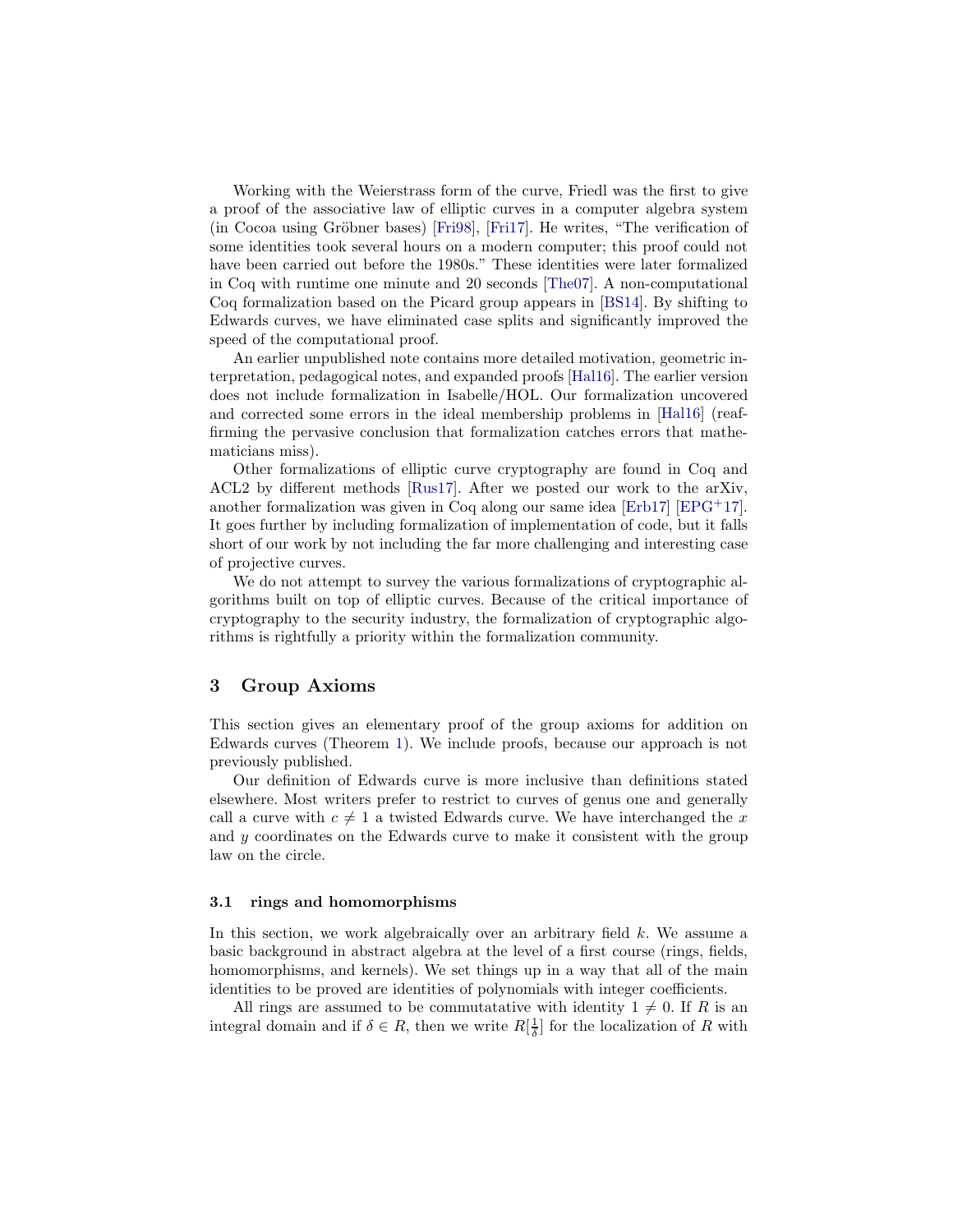respect to the multiplicative set  $S = \{1, \delta, \delta^2, \ldots\}$ ; that is, the set of fractions with numerators in  $R$  and denominators in  $S$ . We will need the well-known fact that if  $\phi: R \to A$  is a ring homomorphism sending  $\delta$  to a unit in A, then  $\phi$ extends uniquely to a map  $R[\frac{1}{\delta}] \to A$  that maps a fraction  $r/\delta^i$  to  $\phi(r)\phi(\delta^i)^{-1}$ .

**Lemma 1 (kernel property).** Suppose that an identity  $r = r_1e_1 + r_2e_2 + \cdots$  $r_k e_k$  *holds in a commutative ring* R. If  $\phi : R \to A$  *is a ring homomorphism such that*  $\phi(e_i) = 0$  *for all i, then*  $\phi(r) = 0$ *.* 

*Proof.* 
$$
\phi(r) = \sum_{i=1}^{k} \phi(r_i) \phi(e_i) = 0.
$$

We use the following rings:  $R_0 := \mathbb{Z}[c, d]$  and  $R_n := R_0[x_1, y_1, \ldots, x_n, y_n].$ We introduce the polynomial for the Edwards curve. Let

$$
e(x,y) = x^2 + cy^2 - 1 - dx^2y^2 \in R_0[x,y].
$$
\n(1)

We write  $e_i = e(x_i, y_i)$  for the image of the polynomial in  $R_j$ , for  $i \leq j$ , under  $x \mapsto x_i$  and  $y \mapsto y_i$ . Set  $\delta_x = \delta^-$  and  $\delta_y = \delta^+$ , where

$$
\delta^{\pm}(x_1, y_1, x_2, y_2) = 1 \pm dx_1 y_1 x_2 y_2
$$
 and  
 $\delta(x_1, y_1, x_2, y_2) = \delta_x \delta_y \in R_2.$ 

We write  $\delta_{ij}$  for its image of  $\delta$  under  $(x_1, y_1, x_2, y_2) \mapsto (x_i, y_i, x_j, y_j)$ . So,  $\delta = \delta_{12}$ .

## 3.2 inverse and closure

We write  $z_i = (x_i, y_i)$ . We define a pair of rational functions that we denote using the symbol  $\oplus_0$ :

<span id="page-3-0"></span>
$$
z_1 \oplus_0 z_2 = \left(\frac{x_1 x_2 - c y_1 y_2}{1 - d x_1 x_2 y_1 y_2}, \frac{x_1 y_2 + y_1 x_2}{1 + d x_1 x_2 y_1 y_2}\right) \in R_2[\frac{1}{\delta}] \times R_2[\frac{1}{\delta}].\tag{2}
$$

When specialized to  $c = 1$  and  $d = 0$ , the polynomial  $e(x, y) = x^2 + y^2 - 1$  reduces to a circle, and [\(2\)](#page-3-0) reduces to the standard group law on a circle. Commutativity is a consequence of the subscript symmetry  $1 \leftrightarrow 2$  evident in the pair of rational functions:

$$
z_1\oplus_0 z_2=z_2\oplus_0 z_1.
$$

If  $\phi: R_2[\frac{1}{\delta}] \to A$  is a ring homomorphism, we also write  $P_1 \oplus_0 P_2 \in A^2$  for the image of  $z_1 \oplus_0 z_2$ . We write  $e(P_i) \in A$  for the image of  $e_i = e(z_i)$  under  $\phi$ . We often mark the image  $\bar{r} = \phi(r)$  of an element with a bar accent.

Let  $\iota(z_i) = \iota(x_i, y_i) = (x_i, -y_i)$ . The involution  $z_i \to \iota(z_i)$  gives us an inverse with properties developed below.

There is an obvious identity element  $(1, 0)$ , expressed as follows. Under a homomorphism  $\phi: R_2[\frac{1}{\delta}] \to A$ , mapping  $z_1 \mapsto P$  and  $z_2 \mapsto (1,0)$ , we have

$$
P \oplus_0 (1,0) = P. \tag{3}
$$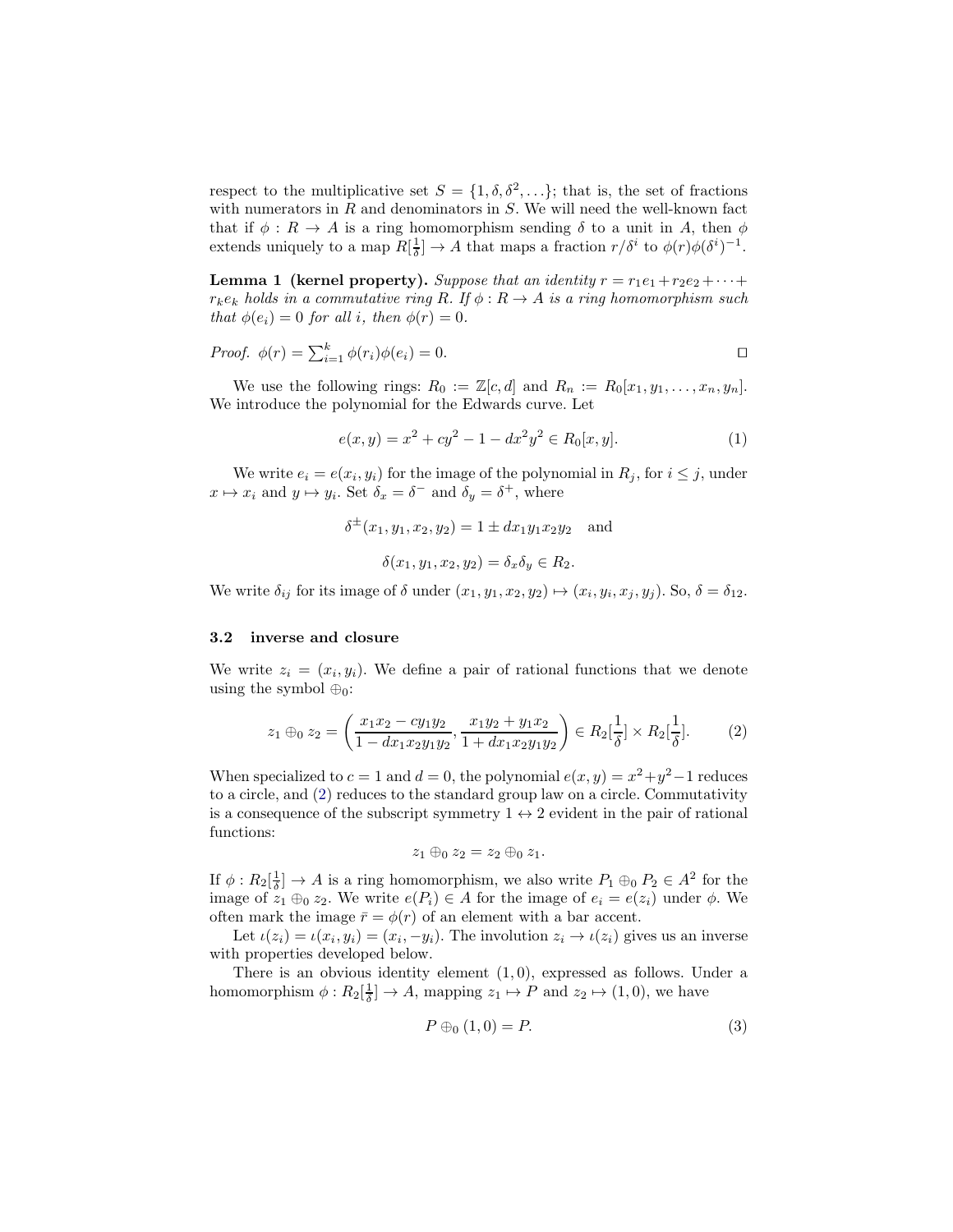**Lemma 2** (inverse). Let  $\phi: R_2[\frac{1}{\delta}] \to A$ , with  $z_1 \mapsto P$ ,  $z_2 \mapsto \iota(P)$ . If  $e(P) = 0$ , *then*  $P \oplus_0 \iota(P) = (1, 0)$ *.* 

*Proof.* Plug 
$$
P = (a, b)
$$
 and  $\iota P = (a, -b)$  into (2) and use  $e(P) = 0$ .

**Lemma 3 (closure under addition).** Let  $\phi : R_2[\frac{1}{\delta}] \to A$  with  $z_i \mapsto P_i$ . If  $e(P_1) = e(P_2) = 0$ , then

$$
e(P_1 \oplus_0 P_2) = 0.
$$

*Proof.* This proof serves as a model for several proofs that are based on multivariate polynomial division. We write

$$
e(z_1 \oplus_0 z_2) = \frac{r}{\delta^2},
$$

for some polynomial  $r \in R_2$ . It is enough to show that  $\phi(r) = 0$ . Polynomial division gives

<span id="page-4-1"></span>
$$
r = r_1 e_1 + r_2 e_2,\t\t(4)
$$

for some polynomials  $r_i \in R_2$ . Concretely, the polynomials  $r_i$  are obtained as the output of the one-line Mathematica command

PolynomialReduce[
$$
r
$$
, { $e$ <sub>1</sub>,  $e$ <sub>2</sub>}, { $x$ <sub>1</sub>,  $x$ <sub>2</sub>,  $y$ <sub>1</sub>,  $y$ <sub>2</sub>}.

The result now follows from the kernel property and [\(4\)](#page-4-1);  $e(P_1) = e(P_2) = 0$ implies  $\phi(r) = 0$ , giving  $e(P_1 \oplus_0 P_2) = 0$ . □

Mathematica's PolynomialReduce is an implementation of a naive multivariate division algorithm [\[CLO92\]](#page-14-14). In particular, our approach does not require the use of Gröbner bases until Section [5.3.](#page-9-0) We write

$$
r \equiv r' \mod S,
$$

where  $r - r'$  is a rational function and S is a set of polynomials, to indicate that the numerator of  $r - r'$  has zero remainder when reduced by polynomial division with respect to  $S$  using PolynomialReduce. We also require the denominator of  $r - r'$  to be invertible in the localized polynomial ring. The zero remainder will give  $\phi(r) = \phi(r')$  in each application. We extend the notation to *n*-tuples

$$
(r_1, \ldots, r_n) \equiv (r'_1, \ldots, r'_n) \mod S,
$$

to mean  $r_i \equiv r'_i \mod S$  for each i. Using this approach, most of the proofs in this article almost write themselves.

### <span id="page-4-0"></span>3.3 associativity

This next step (associativity) is generally considered the hardest part of the verification of the group law on curves. Our proof is two lines and requires little more than polynomial division. The polynomials  $\delta_x, \delta_y$  appear as denominators in the addition rule. The polynomial denominators  $\Delta_x, \Delta_y$  that appear when we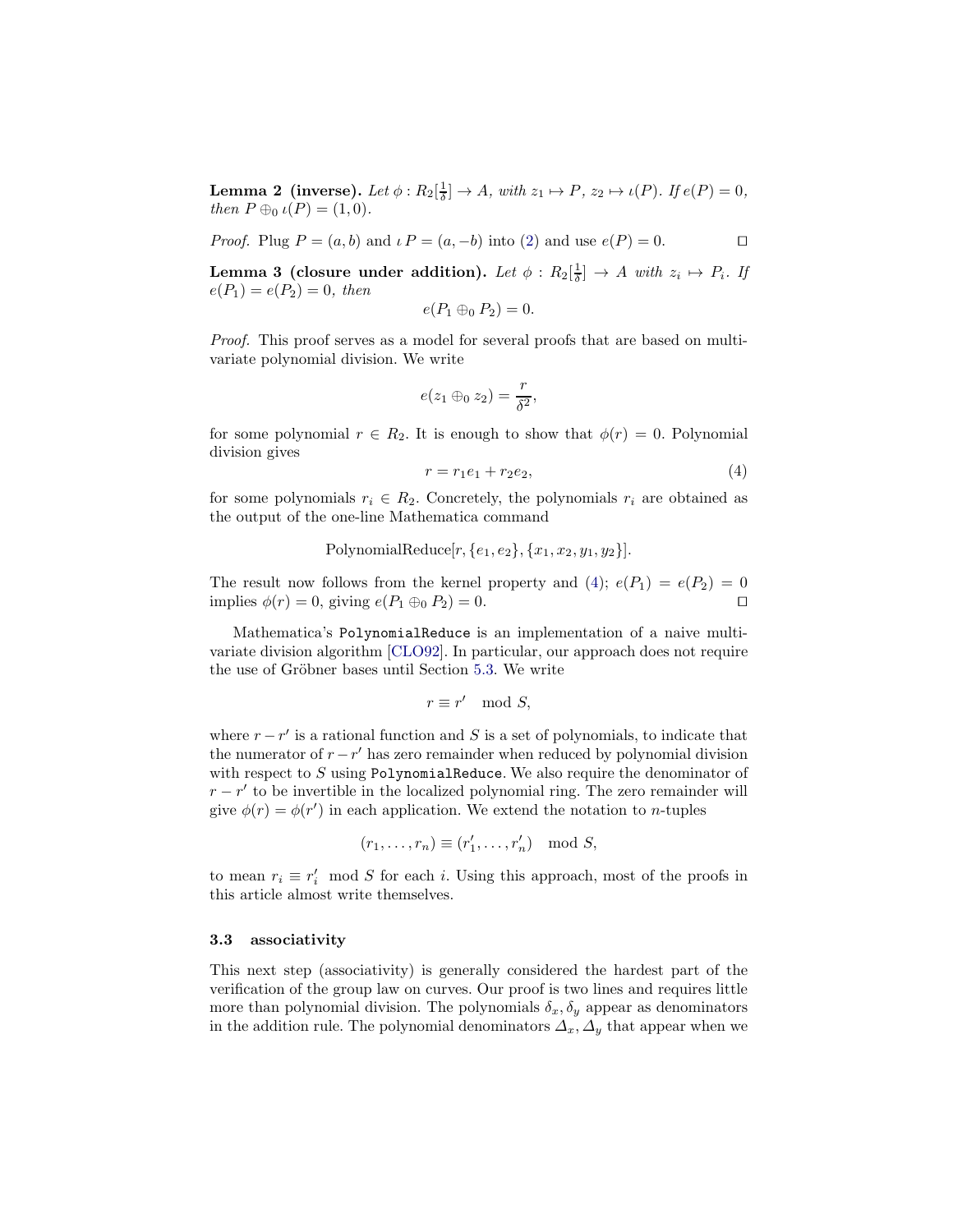add twice are more involved. Specifically, let  $(x'_3, y'_3) = (x_1, y_1) \oplus_0 (x_2, y_2)$ , let  $(x'_1, y'_1) = (x_2, y_2) \oplus_0 (x_3, y_3)$ , and set

$$
\varDelta_x=\delta_x(x_3',y_3',x_3,y_3)\delta_x(x_1,y_1,x_1',y_1')\delta_{12}\delta_{23}\in R_3.
$$

Define  $\Delta_y$  analogously.

Lemma 4 (generic associativity). Let  $\phi: R_3[\frac{1}{\Delta_x\Delta_y}] \to A$  be a homomor*phism with*  $z_i \mapsto P_i$ *. If*  $e(P_1) = e(P_2) = e(P_3) = 0$ *, then* 

$$
(P_1 \oplus_0 P_2) \oplus_0 P_3 = P_1 \oplus_0 (P_2 \oplus_0 P_3).
$$

*Proof.* By polynomial division in the ring  $R_3\left[\frac{1}{\Delta_x\Delta_y}\right]$  $((x_1, y_1) \oplus_0 (x_2, y_2)) \oplus_0 (x_3, y_3) \equiv (x_1, y_1) \oplus_0 ((x_2, y_2) \oplus_0 (x_3, y_3)) \mod \{e_1, e_2, e_3\}.$ ⊓⊔

## 3.4 group law for affine curves

**Lemma 5 (affine closure).** Let  $\phi: R_2 \to k$  be a homomorphism into a field k. If  $\phi(\delta) = e(P_1) = e(P_2) = 0$ , then either  $\bar{d}$  or  $\bar{c}\bar{d}$  is a nonzero square in k.

The lemma is sometimes called completeness, in conflict with the usual definition of *complete* varieties in algebraic geometry. To avoid possible confusion, we avoid this terminology. We use the lemma in contrapositive form to give conditions on  $\bar{d}$  and  $\bar{c}\bar{d}$  that imply  $\phi(\delta) \neq 0$ .

*Proof.* Let 
$$
r = (1 - cdy_1^2y_2^2)(1 - dy_1^2x_2^2)
$$
. We have  
\n
$$
r = d^2y_1^2y_2^2x_2^2e_1 + (1 - dy_1^2)\delta - dy_1^2e_2.
$$
\n(5)

This forces  $\phi(r) = 0$ , which by the form of r implies that  $\bar{c}\bar{d}$  or  $\bar{d}$  is a nonzero square. □

We are ready to state and prove one of the main results of this article. This group law is expressed generally enough to include the group law on the circle and ellipse as a special case  $\bar{d}=0$ .

<span id="page-5-0"></span>**Theorem 1 (group law).** Let k be a field, let  $\bar{c} \in k$  be a square, and let  $\bar{d} \notin k^{\times 2}$ . Then

$$
C=\{P\in k^2\mid e(P)=0\}
$$

*is an abelian group with binary operation*  $\bigoplus_{\Omega}$ .

*Proof.* This follows directly from the earlier results. For example, to check associativity of  $P_1 \oplus_0 P_2 \oplus_0 P_3$ , where  $P_i \in C$ , we define a homomorphism  $\phi : R_3 \to k$ sending  $z_i \mapsto P_i$  and  $(c, d) \mapsto (\bar{c}, \bar{d})$ . By a repeated use of the affine closure lemma,  $\phi(\Delta_y\Delta_x)$  is nonzero and invertible in the field k. The universal property of localization extends  $\phi$  to a homomorphism  $\phi: R_3[\frac{1}{\Delta_y \Delta_x}] \to k$ . By the associativity lemma applied to  $\phi$ , we obtain the associativity for these three (arbitrary) elements of C. The other group axioms follow similarly from the lemmas on closure, inverse, and affine closure. ⊓⊔

The Mathematica calculations in this section are fast. For example, the associativity certificate takes about 0.12 second to compute on a 2.13 GHz processor.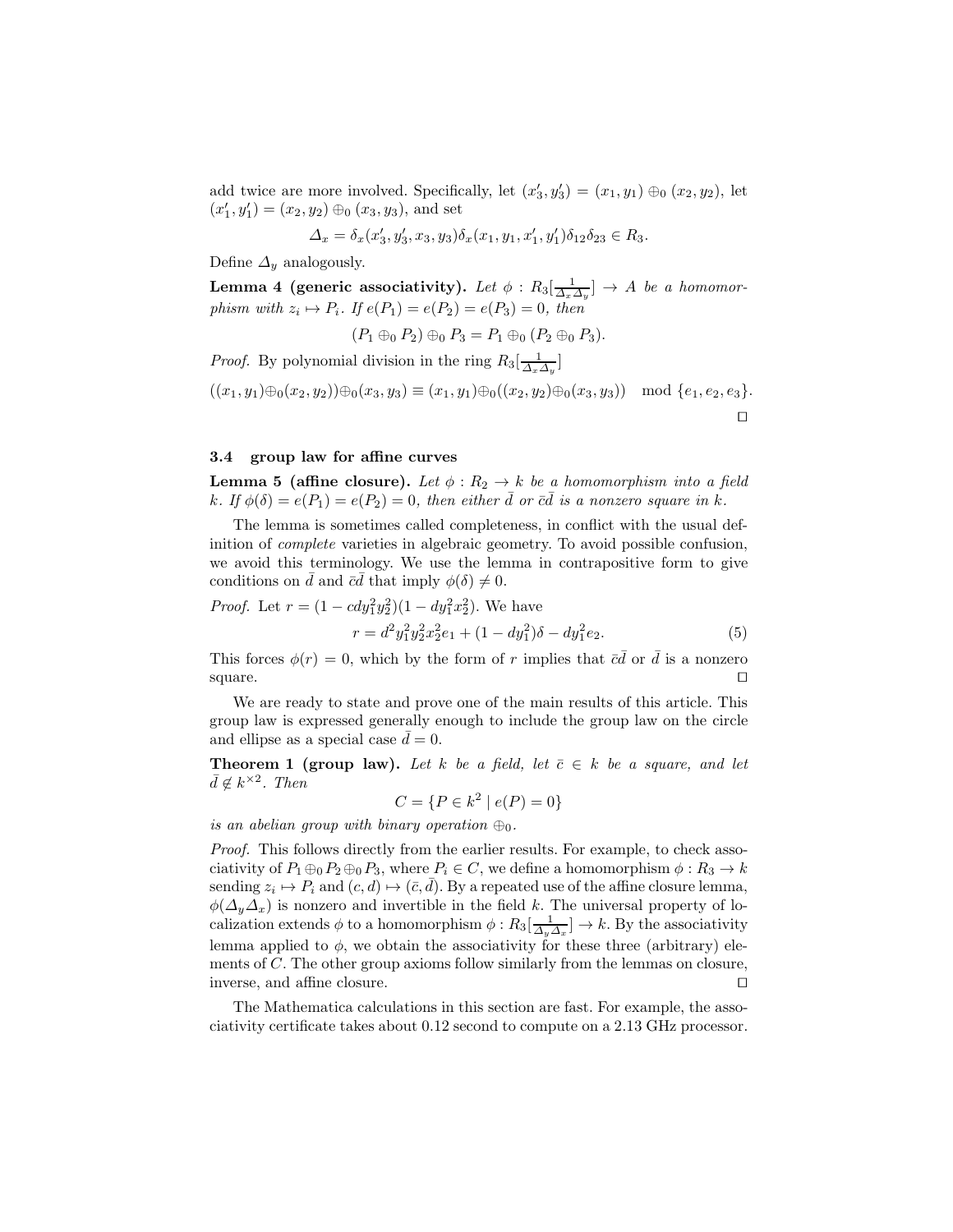## 4 Formalization in Isabelle/HOL

In this section, we describe the proof implementation in Isabelle/HOL. We have formalized the two main theorems (Theorem [1](#page-5-0) and Theorem [2\)](#page-11-0). Formalization uses two different locales: one for the affine and one for the projective case. (The projective case will be discussed in Section [5.](#page-7-0))

Let k be the underlying curve field. k is introduced as the type class *field* with the assumption that  $2 \neq 0$  (characteristic different from 2). This is not included in the simplification set, but used when needed during the proof. The formalized theorem is slightly less general than then informal statement, because of this restriction.

#### 4.1 affine Edwards curves

The formal proof fixes the curve parameters  $c, d \in k$  (dropping the bar accents from notation). The group addition  $\oplus_0$  (of Equation [2\)](#page-3-0) can be written as in Figure [1.](#page-6-0) In Isabelle's division ring theory, the result of division by zero is defined as zero. This has no impact on validity of final results, but gives cleaner simplifications in some proofs.

*add :: 'a* × *'a* ⇒ *'a* × *'a* ⇒ *'a* × *'a add*  $(x_1, y_1)$   $(x_2, y_2) = ((x_1 * x_2 - c * y_1 * y_2)$  *div*  $(1 - d * x_1 * y_1 * x_2 * y_2)$ , *(x* <sup>1</sup>*\*y* <sup>2</sup>*+y* <sup>1</sup>*\*x* <sup>2</sup>*) div (1+d\*x* <sup>1</sup>*\*y* <sup>1</sup>*\*x* <sup>2</sup>*\*y* <sup>2</sup>*))*

<span id="page-6-0"></span>Fig. 1. Definition of  $\oplus_0$  in Isabelle/HOL

Most of the proofs in this section are straight-forward. The only difficulty was to combine the Mathematica certificates of computation, into a single process in Isabelle.

In Figure [2,](#page-7-1) we show an excerpt of the proof of associativity. We use the following abbreviations:

$$
e_i = x_i^2 + c * y_i^2 - 1 - d * x_i^2 * y_i^2
$$

where  $e_i = 0$ , since the involved points lie on the curve and

$$
(\text{graph}) = ((p_1 \oplus_0 p_2) \oplus_0 p_3 - p_1 \oplus_0 (p_2 \oplus p_3))_1 * \Delta_x
$$

which stands for a normalized version of the associativity law after clearing denominators. We say that points are *summable*, if the rational functions defining their sum have nonzero denominators. Since the points  $p_i$  are assumed to be summable,  $\Delta_x \neq 0$ . As a consequence, the property stated in Figure [2](#page-7-1) immediately implies that associativity holds in the first component of the addition.

Briefly, the proof unfolds the relevant definitions and then normalizes to clear denominators. The remaining terms of  $\Delta_x$  are then distributed over addends. The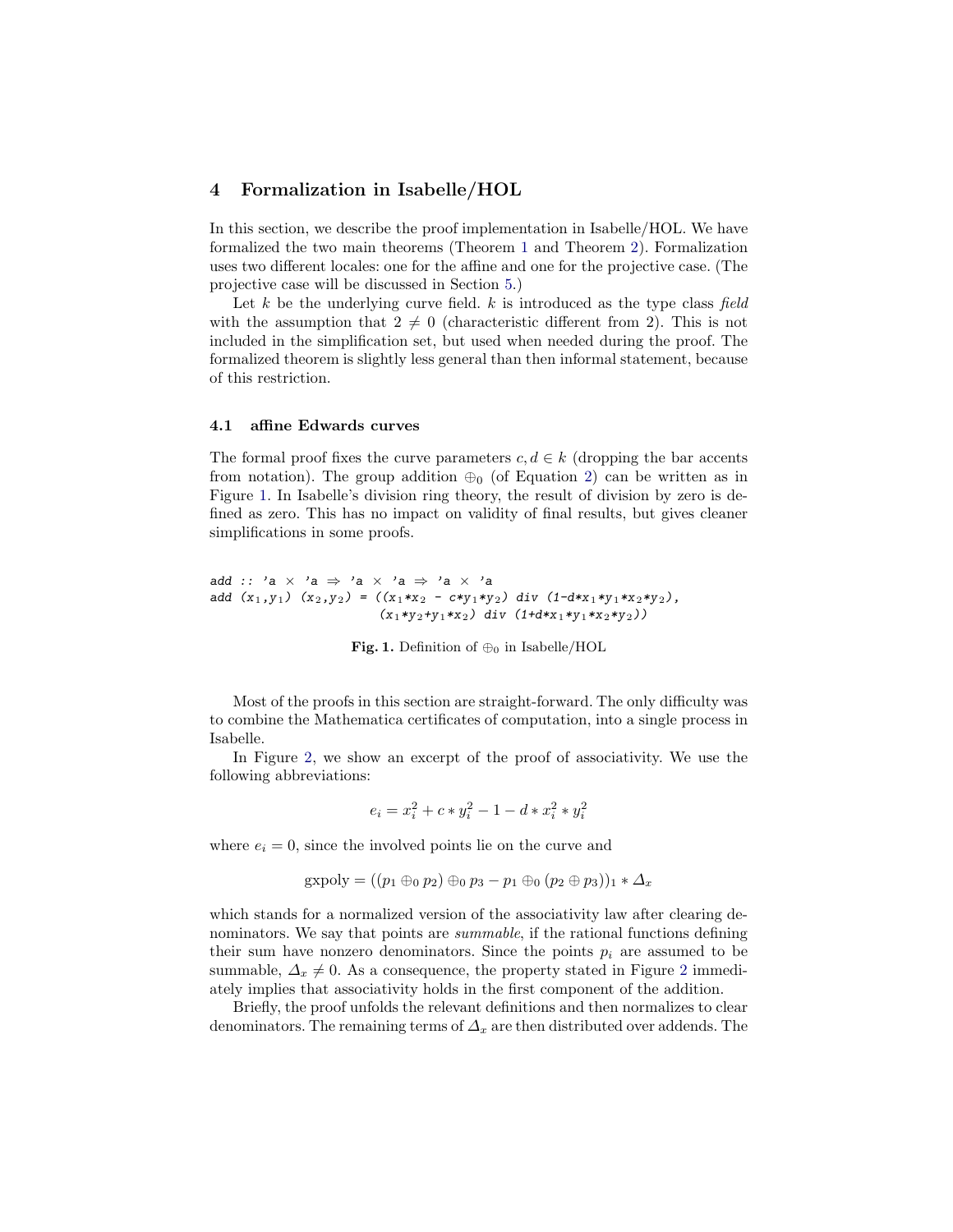```
have "∃ r1 r2 r3. gxpoly = r1 * e1 + r2 * e2 + r3 * e3"
unfolding gxpoly_def g_x_def Delta<sub>x</sub>_def
apply(simp add: assms(1,2))
apply(rewrite in "_ / ◊" delta_minus_def[symmetric])+
apply(simp add: divide_simps assms(9,11))
apply(rewrite left_diff_distrib)
apply(simp add: simp1gx simp2gx)
unfolding delta_plus_def delta_minus_def
          e1_def e2_def e3_def e_def
by algebra
```
<span id="page-7-1"></span>Fig. 2. An excerpt of the proof of associativity

unfolding and normalization of addends is repeated in the lemmas *simp1gx* and *simp2gx*. Finally, the resulting polynomial identity is proved using the *algebra* method. Note that no computation was required from an external tool.

The *rewrite* tactic, which can modify a goal with various rewrite rules in various locations (specified with a pattern), is used to normalized terms [\[NT14\]](#page-14-15). Rewriting in the denominators is sufficient for our needs.

For proving the resulting polynomial expression, the *algebra* proof method is used [\[CW07\]](#page-14-16) [\[Cha08\]](#page-14-17) [\[Wen19\]](#page-15-0). Given  $e_i(x)$ ,  $p_{ij}(x)$ ,  $a_i(x) \in R[x_1, \ldots, x_n]$ , where R is a commutative ring and  $x = (x_1, \ldots, x_n)$ , the method verifies formulas

$$
\forall x. \bigwedge_{i=1}^{L} e_i(x) = 0 \rightarrow \exists y. \bigwedge_{i=1}^{M} \left( a_i(x) = \sum_{j=1}^{N} p_{ij}(x) y_j \right)
$$

The method is complete for such formulas that hold over all commutative rings with unit [\[Har07\]](#page-14-18).

## <span id="page-7-0"></span>5 Group law for projective Edwards curves

By proving the group laws for a large class of elliptic curves, Theorem [1](#page-5-0) is sufficiently general for many applications to cryptography. Nevertheless, to achieve full generality, we push forward.

This section shows how to remove the restriction  $\bar{d} \notin k^{\times 2}$  that appears in the group law in the previous section. By removing this restriction, we obtain a new proof of the group law for all elliptic curves in characteristics different from 2. Unfortunately, in this section, some case-by-case arguments are needed, but no hard cases are hidden from the reader. The level of exposition here is less elementary than in the previous section. Again, we include proofs, because our approach is designed with formalization in mind and has not been previously published.

The basic idea of our construction is that the projective curve  $E$  is obtained by gluing two affine curves  $E_{\text{aff}}$  together. The associative property for E is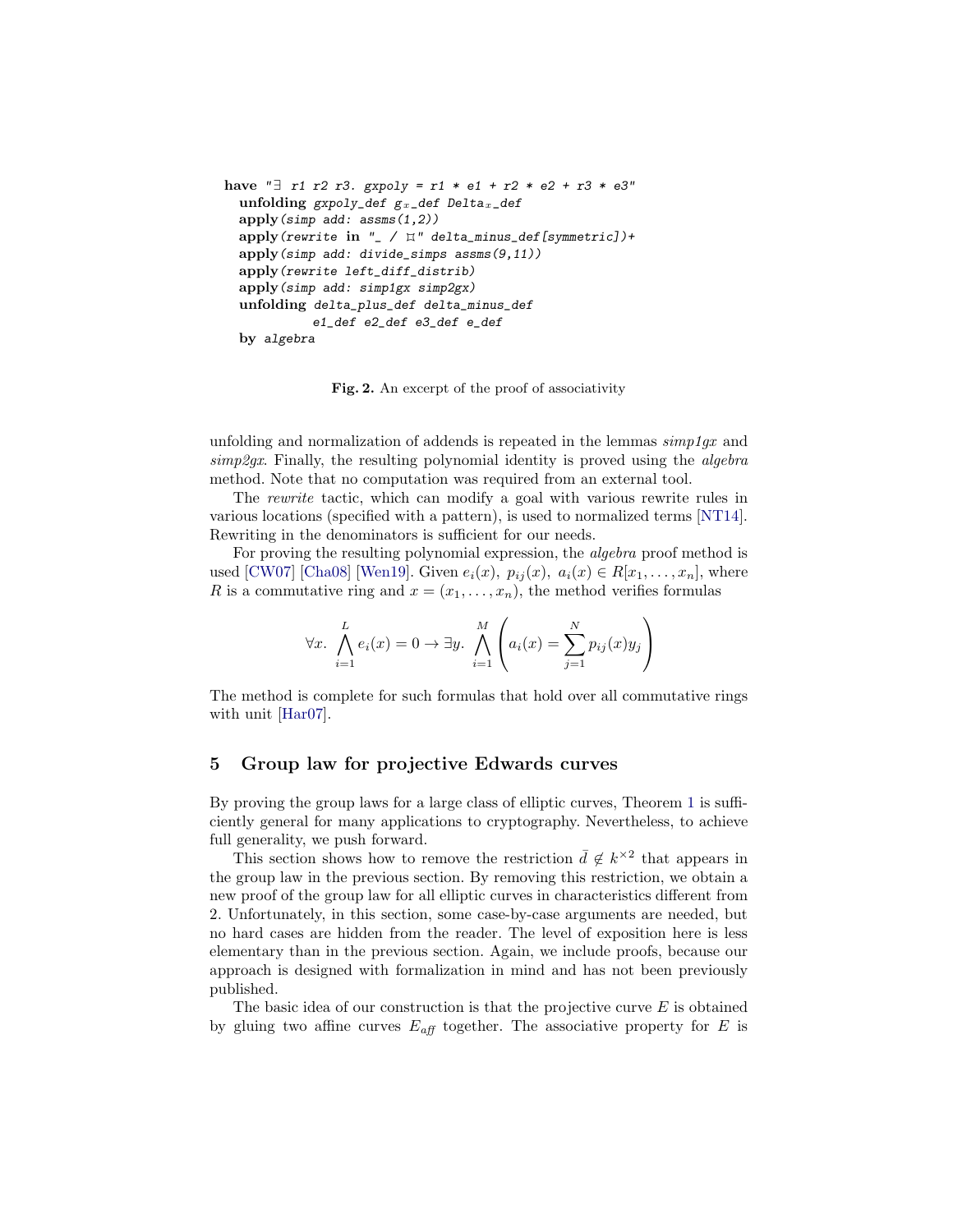a consequence of the associative property on affine pieces  $E_{\text{aff}}$ , which can be expressed as polynomial identities.

## <span id="page-8-6"></span>5.1 definitions

In this section, we assume that  $c \neq 0$  and that c and d are both squares. Let  $t^2 = d/c$ . By a change of variable  $y \mapsto y/\sqrt{c}$ , the Edwards curve takes the form

<span id="page-8-1"></span>
$$
e(x, y) = x^2 + y^2 - 1 - t^2 x^2 y^2.
$$
 (6)

We assume  $t^2 \neq 1$ . Note if  $t^2 = 1$ , then the curve degenerates to a product of intersecting lines, which cannot be a group. We also assume that  $t \neq 0$ , which only excludes the circle, which has already been fully treated. Shifting notation for this new setting, let

$$
R_0 = \mathbb{Z}[t, \frac{1}{t^2 - 1}, \frac{1}{t}], \quad R_n = R_0[x_1, y_1, \dots, x_n, y_n].
$$

As before, we write  $e_i = e(z_i)$ ,  $z_i = (x_i, y_i)$ , and  $e(P_i) = \phi(e_i)$  when a homomorphism  $\phi$  is given.

Define rotation by  $\rho(x, y) = (-y, x)$  and inversion  $\tau$  by

$$
\tau(x, y) = (1/(tx), 1/(ty)).
$$

Let G be the abelian group of order eight generated by  $\rho$  and  $\tau$ .

#### 5.2 extended addition

We extend the binary operation  $\oplus_0$  using the automorphism  $\tau$ . We also write  $\delta_0$ for  $\delta$ ,  $\nu_0$  for  $\nu$  and so forth.

Set

<span id="page-8-4"></span>
$$
z_1 \oplus_1 z_2 := \tau((\tau z_1) \oplus_0 z_2) = \left(\frac{x_1 y_1 - x_2 y_2}{x_2 y_1 - x_1 y_2}, \frac{x_1 y_1 + x_2 y_2}{x_1 x_2 + y_1 y_2}\right) = \left(\frac{\nu_{1x}}{\delta_{1x}}, \frac{\nu_{1y}}{\delta_{1y}}\right) \tag{7}
$$

in  $R_2[\frac{1}{\delta_1}]^2$  where  $\delta_1 = \delta_{1x}\delta_{1y}$ .

We have the following easy identities of rational functions that are proved by simplification of rational functions:

<span id="page-8-3"></span>*inversion invariance:* 
$$
\tau(z_1) \oplus_i z_2 = z_1 \oplus_i \tau z_2;
$$
 (8)

<span id="page-8-5"></span>rotation invariance: 
$$
\rho(z_1) \oplus_i z_2 = \rho(z_1 \oplus_i z_2);
$$

$$
\delta_i(z_1, \rho z_2) = \pm \delta_i(z_1, z_2);
$$

$$
(9)
$$

$$
inverses for \sigma = \tau, \rho: \quad \begin{aligned} \iota\sigma(z_1) &= \sigma^{-1}\iota(z_1); \\ \iota(z_1 \oplus_i z_2) &= (\iota z_1) \oplus_i (\iota z_2). \end{aligned} \tag{10}
$$

<span id="page-8-2"></span><span id="page-8-0"></span>coherence: 
$$
z_1 \oplus_0 z_2 \equiv z_1 \oplus_1 z_2 \mod \{e_1, e_2\};
$$
  
\n $e(z_1 \oplus_1 z_2) \equiv 0 \mod \{e_1, e_2\}.$  (11)

The first identity of [\(11\)](#page-8-0) inverts  $\delta_0\delta_1$ , and the second inverts  $\delta_1$ . Proofs of (11) use polynomial division.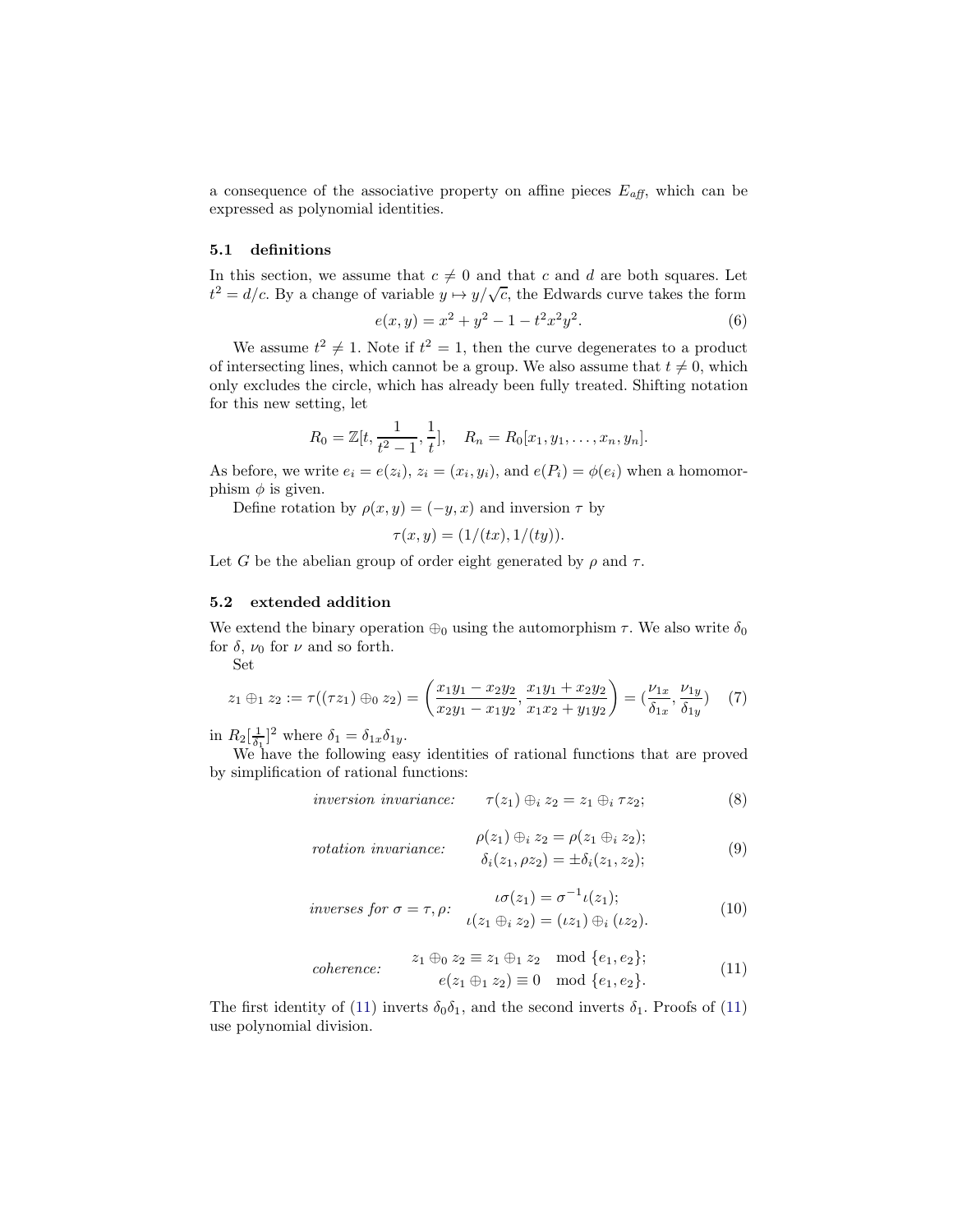#### <span id="page-9-0"></span>5.3 projective curve and dichotomy

Let k be a field of characteristic different from two. We let  $E_{\text{aff}}$  be the set of zeros of Equation [\(6\)](#page-8-1) in  $k^2$ . Let  $E^{\circ} \subset E_{\text{aff}}$  be the subset of  $E_{\text{aff}}^{\circ}$  with nonzero coordinates  $x, y \neq 0$ .

We construct the projective Edwards curve E by taking two copies of  $E_{\text{aff}}$ , glued along  $E^{\circ}$  by isomorphism  $\tau$ . We write  $[P, i] \in E$ , with  $i \in \mathbb{Z}/2\mathbb{Z} = \mathbb{F}_2$ , for the image of  $P \in E_{\text{aff}}$  in E using the *i*th copy of  $E_{\text{aff}}$ . The gluing condition gives for  $P \in E^\circ$ :

<span id="page-9-2"></span>
$$
[P,i] = [\tau P, i+1]. \tag{12}
$$

The group G acts on the set E, specified on generators  $\rho, \tau$  by  $\rho[P, i] =$  $[\rho(P), i]$  and  $\tau[P, i] = [P, i + 1].$ 

We define addition on  $E$  by

<span id="page-9-1"></span>
$$
[P,i] \oplus [Q,j] = [P \oplus_{\ell} Q, i+j], \quad \text{if } \delta_{\ell}(P,Q) \neq 0, \quad \ell \in \mathbb{F}_2 \tag{13}
$$

We will show that the addition is well-defined, is defined for all pairs of points in  $E$ , and that it gives a group law with identity element  $[(1,0),0]$ . The inverse is  $[P, i] \mapsto [\iota P, i]$ , which is well-defined by the inverse rules [\(10\)](#page-8-2).

**Lemma 6.** G acts without fixed point on  $E^{\circ}$ . That is,  $gP = P$  implies that  $g = 1_G \in G$ *.* 

*Proof.* Write  $P = (x, y)$ . If  $g = \rho^k \neq 1_G$ , then  $gP = P$  implies that  $2x = 2y = 0$ and  $x = y = 0$  (if the characteristic is not two), which is not a point on the curve. If  $g = \tau \rho^k$ , then the fixed-point condition  $gP = P$  leads to  $2txy = 0$  or  $tx^2 = ty^2 = \pm 1$ . Then  $e(x, y) = 2(\pm 1 - t)/t \neq 0$ , and again P is not a point on the curve. the curve. □

The domain of  $\oplus_i$  is

$$
E_{\text{aff},i} := \{ (P,Q) \in E_{\text{aff}}^2 \mid \delta_i(P,Q) \neq 0 \}.
$$

Whenever we write  $P \oplus_i Q$ , it is always accompanied by the implicit assertion of summability; that is,  $(P,Q) \in E_{aff,i}$ .

There is a group isomorphism  $\langle \rho \rangle \to E_{\text{aff}} \setminus E^{\circ}$  given by

$$
g \mapsto g(1,0) \in \{\pm (1,0), \pm (0,1)\} = E_{\text{aff}} \setminus E^{\circ}.
$$

<span id="page-9-3"></span>**Lemma 7 (dichotomy).** Let  $P, Q \in E_{aff}$ . Then either  $P \in E^{\circ}$  and  $Q = g \cup P$ *for some*  $g \in \tau \langle \rho \rangle$ *, or*  $(P, Q) \in E_{aff,i}$  *for some i. Moreover, assume that*  $P \oplus_i Q =$  $(1, 0)$  *for some i*, *then*  $Q = \iota P$ *.* 

*Proof.* We start with the first claim. We analyze the denominators in the formulas for  $\oplus_i$ . We have  $(P,Q) \in E_{\text{aff},0}$  for all P or  $Q \in E_{\text{aff}} \setminus E^{\circ}$ . That case completed, we may assume that  $P, \widetilde{Q} \in E^{\circ}$ . Assuming

$$
\delta_0(P,Q) = \delta_{0x}(P,Q)\delta_{0y}(P,Q) = 0, \text{ and } \delta_1(P,Q) = \delta_{1x}(P,Q)\delta_{1y}(P,Q) = 0,
$$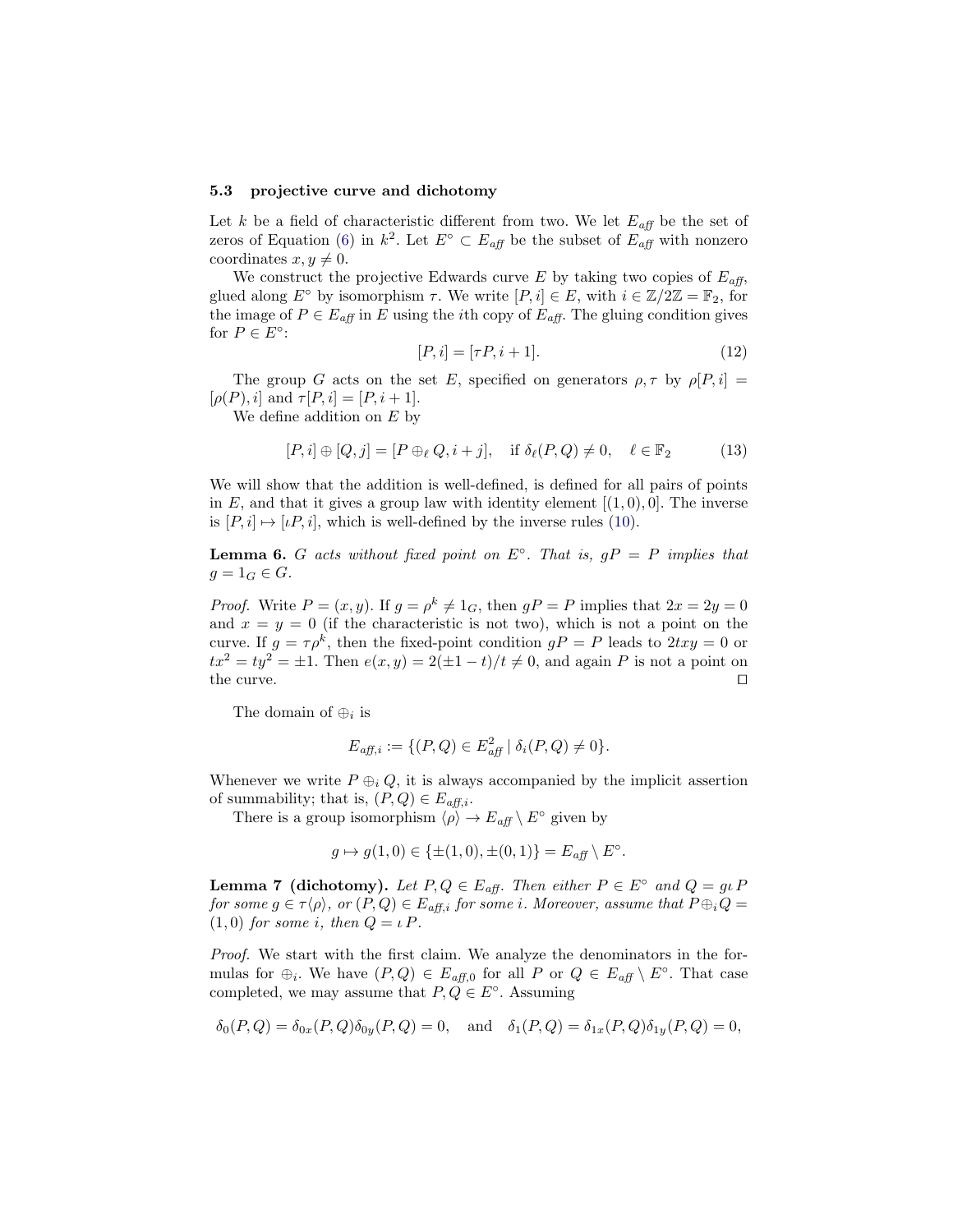we show that  $Q = g \iota P$  for some  $g \in \tau \langle \rho \rangle$ . Replacing Q by  $\rho Q$  if needed, which exchanges  $\delta_{0x} \leftrightarrow \delta_{0y}$ , we may assume that  $\delta_{0x}(P,Q) = 0$ . Set  $\tau Q = Q_0 = (a_0, b_0)$ and  $P = (a_1, b_1)$ .

We claim that

$$
(a_0, b_0) \in \{\pm (b_1, a_1)\} \subset \langle \rho \rangle \iota \, P. \tag{14}
$$

We describe the main polynomial identity that must be verified. Write  $\delta', \delta_+, \delta_$ for  $x_0y_0\delta_{0x}$ ,  $tx_0y_0\delta_{1x}$ , and  $tx_0y_0\delta_{1y}$  respectively, each evaluated at  $(P, \tau(Q_0))$  =  $(x_1, y_1, 1/(tx_0), 1/(ty_0))$ . The nonzero factors  $x_0y_0$  and  $tx_0y_0$  have been included to clear denominators, leaving us with polynomials.

We have two cases  $\pm$ , according to  $\delta_{\pm} = 0$ . In each case, let

<span id="page-10-1"></span>
$$
S_{\pm} = \text{Gröbner basis of } \{e_1, e_2, \delta', \delta_{\pm}\}.
$$

We have

$$
(x_0^2 - y_1^2, y_0^2 - x_1^2, x_0y_0 - x_1y_1) \equiv (0, 0, 0) \mod S_+
$$
  

$$
(2x_0y_0(x_0^2 - y_1^2), 2(1 - t^2)x_0y_0(y_0^2 - x_1^2), x_0y_0 - x_1y_1) \equiv (0, 0, 0) \mod S_-.
$$
  
(15)

In fact,  $\delta' = x_0y_0 - x_1y_1$ , so that the ideal membership for this polynomial is immediate. The factors 2,  $1-t^2$ , and  $x_0y_0$  are nonzero and can be removed from the left-hand side. These equations then immediately yield  $(a_0, b_0) = \pm (b_1, a_1)$ . This gives the needed identity:  $\tau Q = Q_0 = (a_0, b_0) = g \iota P$ , for some  $g \in \langle \rho \rangle$ . Then  $Q = \tau g \iota P$ .

The second statement of the lemma has a similar proof. Polynomial division gives for  $i \in \mathbb{F}_2$ :

$$
(x_1 - x_2, y_1 + y_2) \equiv (0, 0) \mod \text{Gr\"{o}bner}\{e_1, e_2, q_x \delta_{ix} - 1, q_y \delta_{iy} - 1, \nu_{iy}, \nu_{ix} - \delta_{ix}\}.
$$

In fact, both  $x_1-x_2$  and  $y_1+y_2$  (which specify the condition  $Q = \iota P$ ) are already members of the Gröbner basis. The fresh variables  $q_x, q_y$  force the denominators  $\delta_{ix}$  and  $\delta_{iy}$  to be invertible. Here the equations  $\nu_{iy} = \nu_{ix} - \delta_{ix} = 0$  specify the sum  $(1,0) = (\nu_{ix}/\delta_{ix}, \nu_{in}/\delta_{iv})$  of Q and P. sum  $(1, 0) = (\nu_{ix}/\delta_{ix}, \nu_{iy}/\delta_{iy})$  of Q and P.

<span id="page-10-2"></span>**Lemma 8 (covering).** *The rule*  $(13)$  *defining*  $\oplus$  *assigns at least one value for every pair of points in* E*.*

*Proof.* If  $Q = \tau \rho^k \iota P$ , then  $\tau Q$  does not have the form  $\tau \rho^k \iota P$  because the action of  $G$  is fixed-point free. By dichotomy,

<span id="page-10-0"></span>
$$
[P,i] \oplus [Q,j] = [P \oplus_{\ell} \tau Q, i+j+1]
$$
\n
$$
(16)
$$

works for some  $\ell$ . Otherwise, by dichotomy  $P \oplus_{\ell} Q$  is defined for some  $\ell$ . □

**Lemma 9 (well-defined).** Addition  $\oplus$  *given by* [\(13\)](#page-9-1) on E *is well-defined.*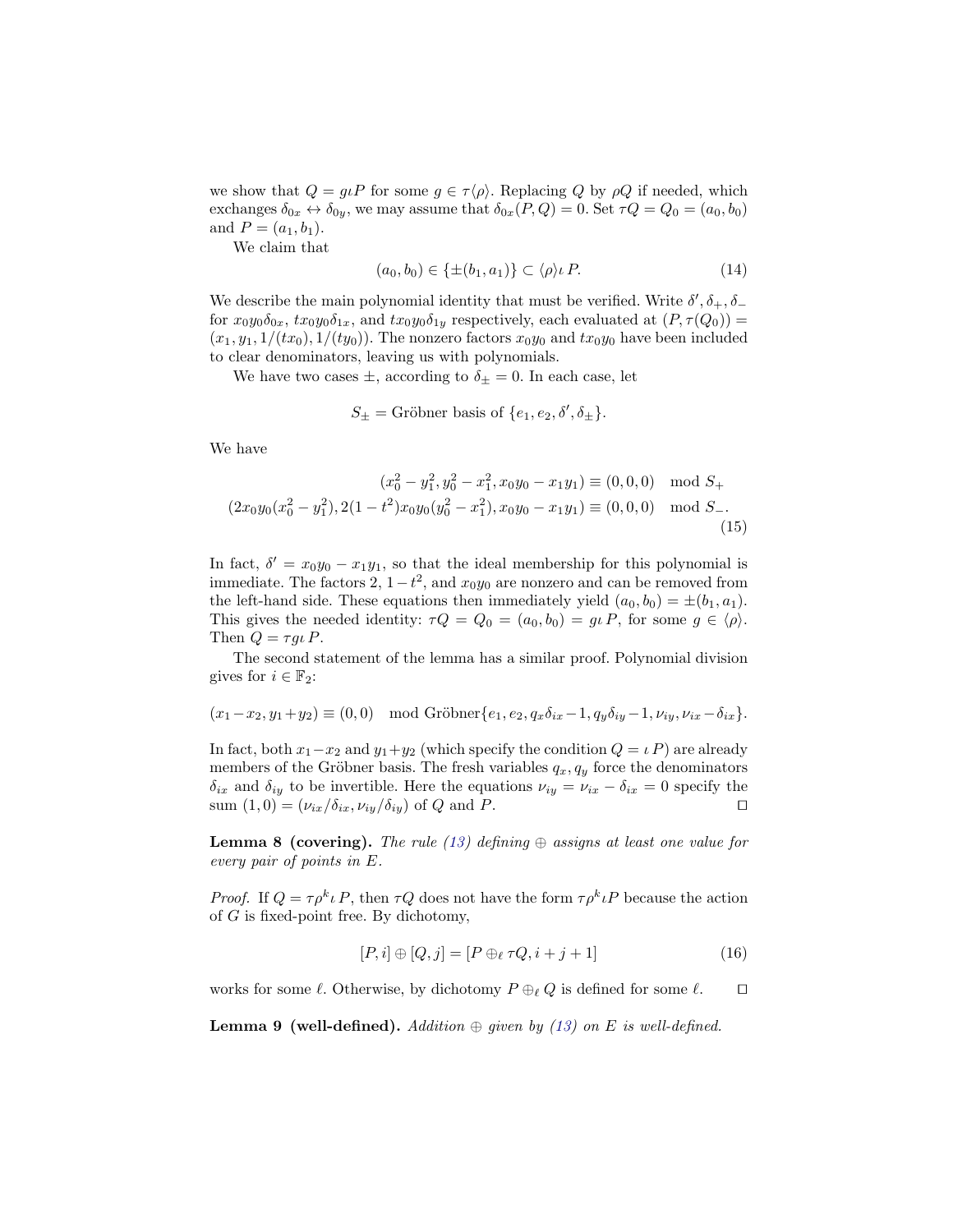*Proof.* The right-hand side of [\(13\)](#page-9-1) is well-defined by coherence [\(11\)](#page-8-0), provided we show well-definedness across gluings [\(12\)](#page-9-2). We use dichotomy. If  $Q = \tau \rho^k \iota P$ , then by an easy simplification of polynomials,

$$
\delta_0(z, \tau \rho^k \iota z) = \delta_1(z, \tau \rho^k \iota z) = 0.
$$

so that only one rule [\(16\)](#page-10-0) for  $\oplus$  applies (up to coherence [\(11\)](#page-8-0) and inversion [\(8\)](#page-8-3)), making it necessarily well-defined. Otherwise, coherence [\(11\)](#page-8-0), inversion [\(8\)](#page-8-3), and [\(7\)](#page-8-4)) give when  $[Q, j] = [\tau Q, j + 1]$ :

$$
[P \oplus_k \tau Q, i+j+1] = [\tau (P \oplus_k \tau Q), i+j] = [P \oplus_{k+1} Q, i+j] = [P \oplus_{\ell} Q, i+j].
$$

#### <span id="page-11-0"></span>5.4 group law

### Theorem 2. E *is an abelian group.*

*Proof.* We have already shown the existence of an identity and inverse.

We prove associativity. Both sides of the associativity identity are clearly invariant under shifts  $[P, i] \mapsto [P, i+j]$  of the indices. Thus, it is enough to show

$$
[P,0] \oplus ([Q,0] \oplus [R,0]) = ([P,0] \oplus [Q,0]) \oplus [R,0].
$$

By polynomial division, we have the following associativity identities

<span id="page-11-2"></span>
$$
(z_1 \oplus_k z_2) \oplus_{\ell} z_3 \equiv z_1 \oplus_i (z_2 \oplus_j z_3) \mod \{e_1, e_2, e_3\} \tag{17}
$$

in the appropriate localizations, for  $i, j, k, \ell \in \mathbb{F}_2$ .

Note that  $(g[P_1, i]) \oplus [P_2, j] = g([P_1, i] \oplus [P_2, j])$  for  $g \in G$ , as can easily be checked on generators  $g = \tau, \rho$  of G, using dichotomy, [\(13\)](#page-9-1), and [\(9\)](#page-8-5). We use this to cancel group elements  $g$  from both sides of equations without further comment.

We claim that

<span id="page-11-1"></span>
$$
([P,0] \oplus [Q,0]) \oplus [\iota Q,0] = [P,0]. \tag{18}
$$

The special case  $Q = \tau \rho^k \iota(P)$  is easy. We reduce the claim to the case where  $P \oplus_{\ell} Q \neq \tau \rho^{k} Q$ , by applying  $\tau$  to both sides of [\(18\)](#page-11-1) and replacing P with  $\tau P$  if necessary. Then by dichotomy, the left-hand side simplifies by affine associativity [17](#page-11-2) to give the claim.

Finally, we have general associativity by repeated use of dichotomy, which reduces in each case to [\(17\)](#page-11-2) or [\(18\)](#page-11-1). □

### 5.5 formalization in Isabelle/HOL of projective Edwards curves

Following the change of variables performed in Section [5.1,](#page-8-6) it is assumed that  $c =$ 1 and  $d = t^2$  where  $t \neq -1, 0, 1$ . The resulting formalization is more challenging. In the following, some key insights are emphasized.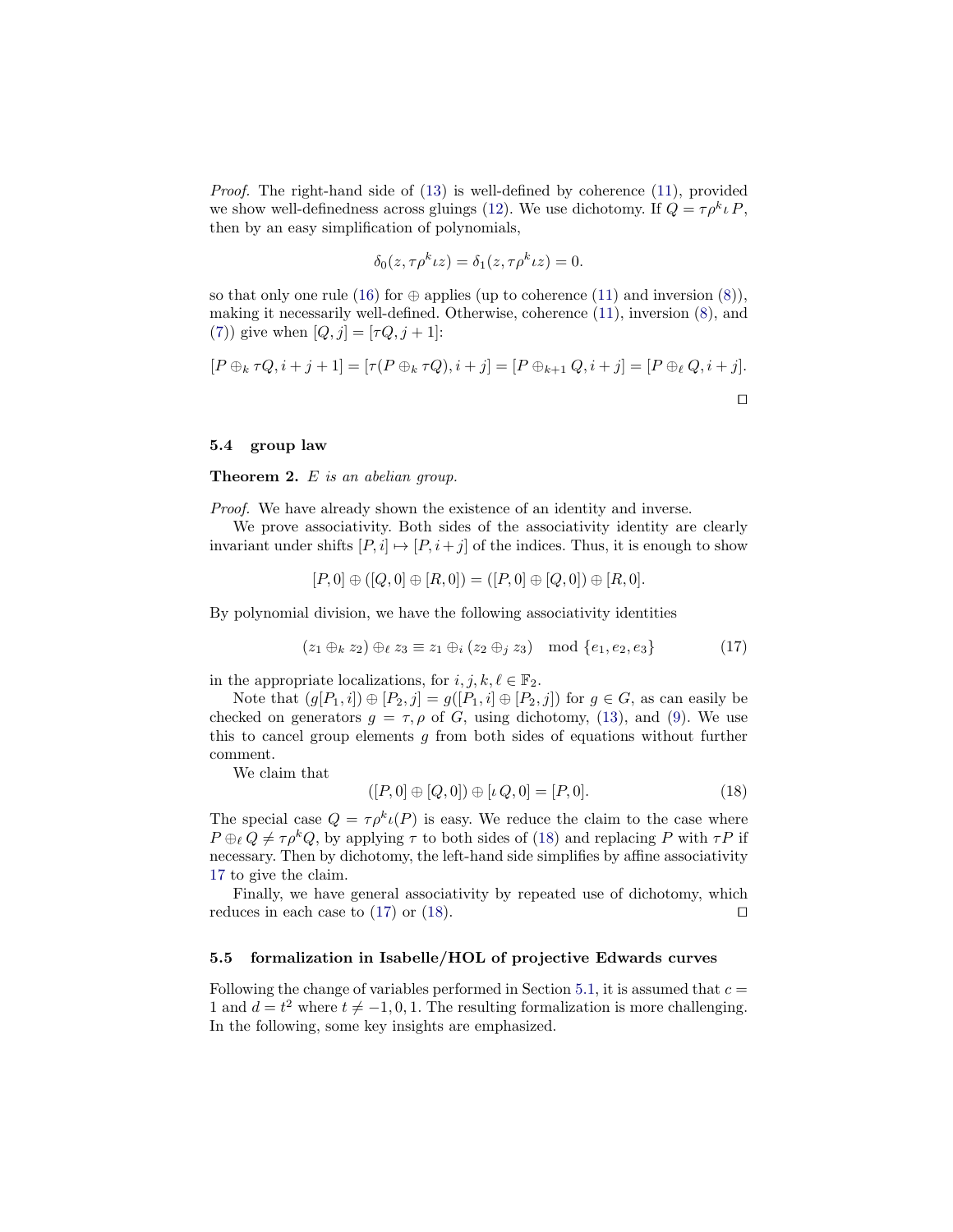Gröbner basis The proof of Lemma [7](#page-9-3) (dichotomy) requires solving particular instances of the ideal membership problem. Formalization caught and corrected some ideal membership errors in [\[Hal16\]](#page-14-10), which resulted from an incorrect interpretation of computer algebra calculations. For instance, a goal

$$
\exists r_1 r_2 r_3 r_4. y_0^2 - x_1^2 = r_1 e(x_0, y_0) + r_2 e(x_1, y_1) + r_3 \delta' + r_4 \delta_-
$$

(derived from [\[Hal16\]](#page-14-10)) had to be corrected to

$$
\exists r_1 r_2 r_3 r_4. 2x_0 y_0 (y_0^2 - x_1^2) = r_1 e(x_0, y_0) + r_2 e(x_1, y_1) + r_3 \delta' + r_4 \delta_-
$$

to prove [\(15\)](#page-10-1). In another subcase, it was necessary to strengthen the hypothesis  $\delta_+ = 0$  to  $\delta_- \neq 0$ . Eventually, after some reworking, *algebra* solved the required ideal membership problems.

definition of the group addition We defined the addition in three stages. This is convenient for some lemmas like covering (Lemma [8\)](#page-10-2). First, we define the addition on projective points (Figure [3\)](#page-12-0). Then, we add two classes of points by applying the basic addition to any pair of points coming from each class. Finally, we apply the gluing relation and obtain as a result a set of classes with a unique element, which is then defined as the resulting class (Figure [4\)](#page-12-1).

 $type\_symonym ( 'b) point = \langle (('b \times 'b) \times bit) \rangle$ 

*p\_add :: 'a ppoint*  $\Rightarrow$  'a ppoint  $\Rightarrow$  'a ppoint where *p\_add ((x* <sup>1</sup>*, y* <sup>1</sup>*), l) ((x* <sup>2</sup>*, y* <sup>2</sup>*), j) = (add (x* <sup>1</sup>*, y* <sup>1</sup>*) (x* <sup>2</sup>*, y* <sup>2</sup>*), l+j)* if *delta x*<sub>1</sub> *y*<sub>1</sub> *x*<sub>2</sub> *y*<sub>2</sub>  $\neq$  0 ∧ (*x*<sub>1</sub>, *y*<sub>1</sub>) ∈ *e'*\_aff ∧ (*x*<sub>2</sub>, *y*<sub>2</sub>) ∈ *e'*\_aff *| p\_add ((x* <sup>1</sup>*, y* <sup>1</sup>*), l) ((x* <sup>2</sup>*, y* <sup>2</sup>*), j) = (ext\_add (x* <sup>1</sup>*, y* <sup>1</sup>*) (x* <sup>2</sup>*, y* <sup>2</sup>*), l+j)* if *delta' x*<sub>1</sub> *y*<sub>1</sub> *x*<sub>2</sub> *y*<sub>2</sub>  $\neq$  0 ∧ (*x*<sub>1</sub>, *y*<sub>1</sub>) ∈ *e'*\_aff ∧ (*x*<sub>2</sub>, *y*<sub>2</sub>) ∈ *e'*\_aff

<span id="page-12-0"></span>Fig. 3. Definition of  $\oplus$  on points

type synonym *('b) pclass =* <sup>h</sup>*('b) ppoint set* <sup>i</sup>

```
proj_add_class :: ('a) pclass ⇒ ('a) pclass ⇒ ('a) pclass set
proj\_add\_class c_1 c_2 =
          (p_add ' {(((x 1, y 1), i),((x 2, y 2), j)).
                      (( (x<sub>1</sub>, y<sub>1</sub>), i), ((x<sub>2</sub>, y<sub>2</sub>), j)) ∈ c<sub>1</sub> × c<sub>2</sub> ∧((x<sub>1</sub>, y<sub>1</sub>), (x<sub>2</sub>, y<sub>2</sub>)) ∈ e'<sub>__aff__0 ∪ e'<sub>__aff__1</sub>}) // gluingif c_1 \in e\_proj and c_2 \in e\_proj
```
 $proj\_addition$   $c_1$   $c_2$  = the\_elem ( $proj\_add\_class$   $c_1$   $c_2$ )

<span id="page-12-1"></span>Fig. 4. Definition of  $\oplus$  on classes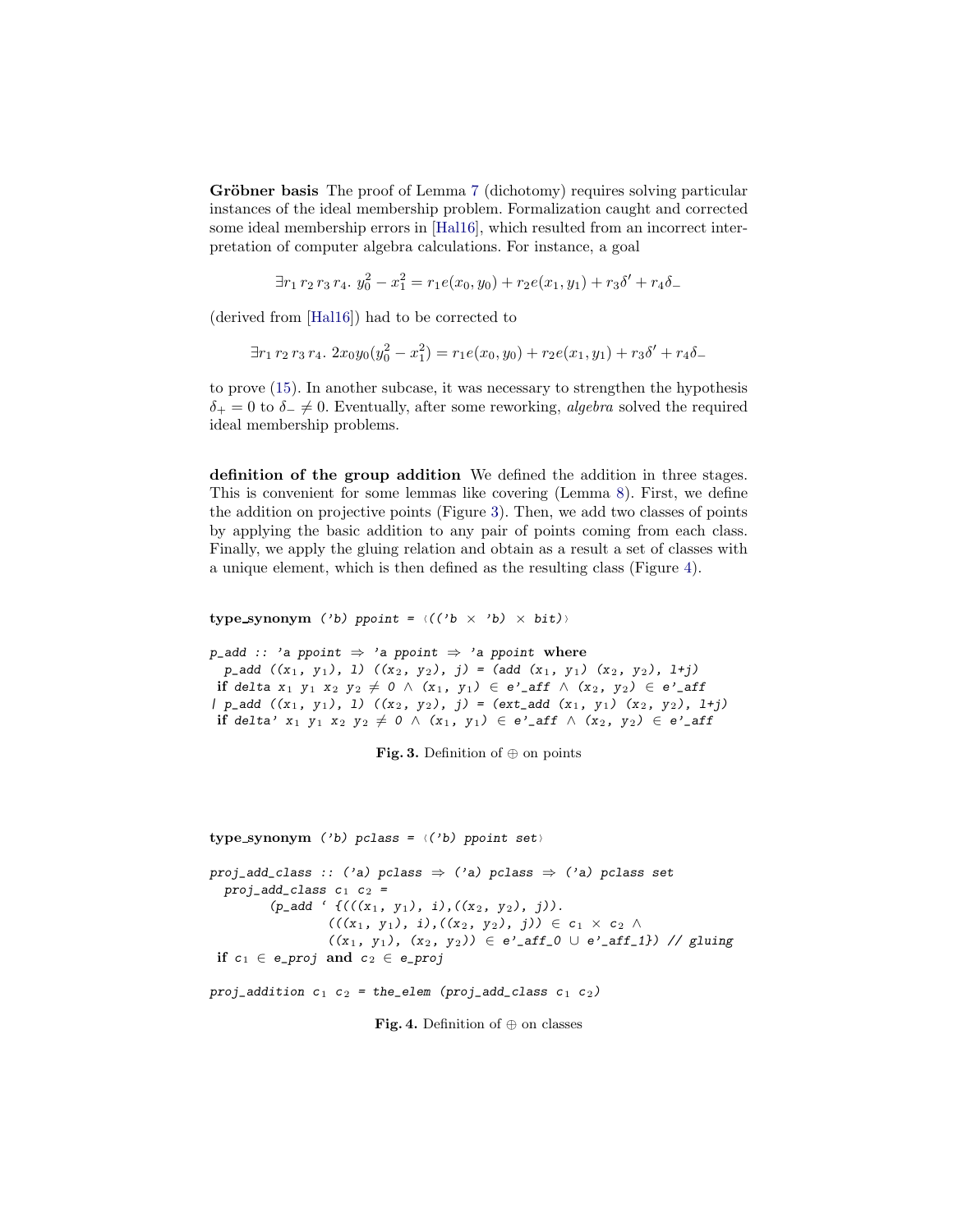The definitions use Isabelle's ability to encode partial functions. However, it is possible to obtain an equivalent definition more suitable for execution. In particular, it is easy to compute the gluing relation (see lemmas e proj elim 1, e proj elim 2 and e proj aff in the formalization scripts).

Finally, since projective addition works with classes, we had to show that its definition does not depend on the representative used.

|                                |                                                                                         | $\delta \tau P_1 \tau P_2 \neq 0 \implies \delta P_1 P_2 \neq 0$                                                                |
|--------------------------------|-----------------------------------------------------------------------------------------|---------------------------------------------------------------------------------------------------------------------------------|
|                                |                                                                                         | $\delta'$ $\tau P_1$ $\tau P_2 \neq 0 \implies \delta' P_1 P_2 \neq 0$                                                          |
|                                | $\delta P_1 P_2 \neq 0$ , $\delta P_1 \tau P_2 \neq 0 \implies \delta' P_1 P_2 \neq 0$  |                                                                                                                                 |
|                                | $\delta' P_1 P_2 \neq 0$ , $\delta' P_1 \tau P_2 \neq 0 \implies \delta P_1 P_2 \neq 0$ |                                                                                                                                 |
|                                |                                                                                         | $\delta'(P_1 \oplus_1 P_2) \tau \iota P_2 \neq 0 \implies \delta(P_1 \oplus_1 P_2) \iota P_2 \neq 0$                            |
|                                |                                                                                         | $\delta P_1 P_2 \neq 0$ , $\delta (P_1 \oplus_0 P_2) \tau \iota P_2 \neq 0 \implies \delta'(P_1 \oplus_0 P_2) \iota P_2 \neq 0$ |
| $\delta P_1 P_2 \neq 0$ ,      |                                                                                         | $\delta'(P_0 \oplus_0 P_1) \tau \iota P_2 \neq 0 \implies \delta(P_0 \oplus_0 P_1) \iota P_2 \neq 0$                            |
| $\delta'$ $P_1$ $P_2 \neq 0$ , |                                                                                         | $\delta(P_0 \oplus_1 P_1) \tau \iota P_2 \neq 0 \implies \delta'(P_0 \oplus_1 P_1) \iota P_2 \neq 0$                            |

<span id="page-13-0"></span>Table 1. List of  $\delta$  relations

proof of associativity During formalization, we found several relations between  $\delta$  expressions (see Table [1\)](#page-13-0). While they were proven in order to show associativity, the upper group can rather be used to establish the independence of class representative and the lower group is crucial to establish the associativity law.

In particular, the lower part of the table is fundamental to the formal proof of Equation [\(18\)](#page-11-1). In more detail, the formal proof development showed that it was necessary to perform a dichotomy (Lemma [7\)](#page-9-3) three times. The first dichotomy is performed on P, Q. The non-summable case was easy. Therefore, we set  $R =$  $P \oplus Q$ . On each of the resulting branches, a dichotomy on R,  $\iota Q$  is performed. This time the summable cases were easy, but the non-summable case required a third dichotomy on  $R, \tau \iota Q$ . The non-summable case was solved using the nofixed-point theorem but for the summable subcases the following expression is obtained:

$$
([P,0]\oplus[Q,0])\oplus[\tau \iota Q,0]=[(P\oplus Q)\oplus \tau \iota Q,0]
$$

Here we cannot invoke associativity because  $Q$ ,  $\tau \iota Q$  are non-summable (lemma not add self). Instead, we use the equations from the lower part of the table and the hypothesis of the second dichotomy to get a contradiction.

## 6 Conclusion

We have shown that Isabelle can encompass the process of defining, computing and certifying intensive algebraic calculations. The encoding in a proof-assistant allows a better comprehension of the methods used and helps to clarify its structure.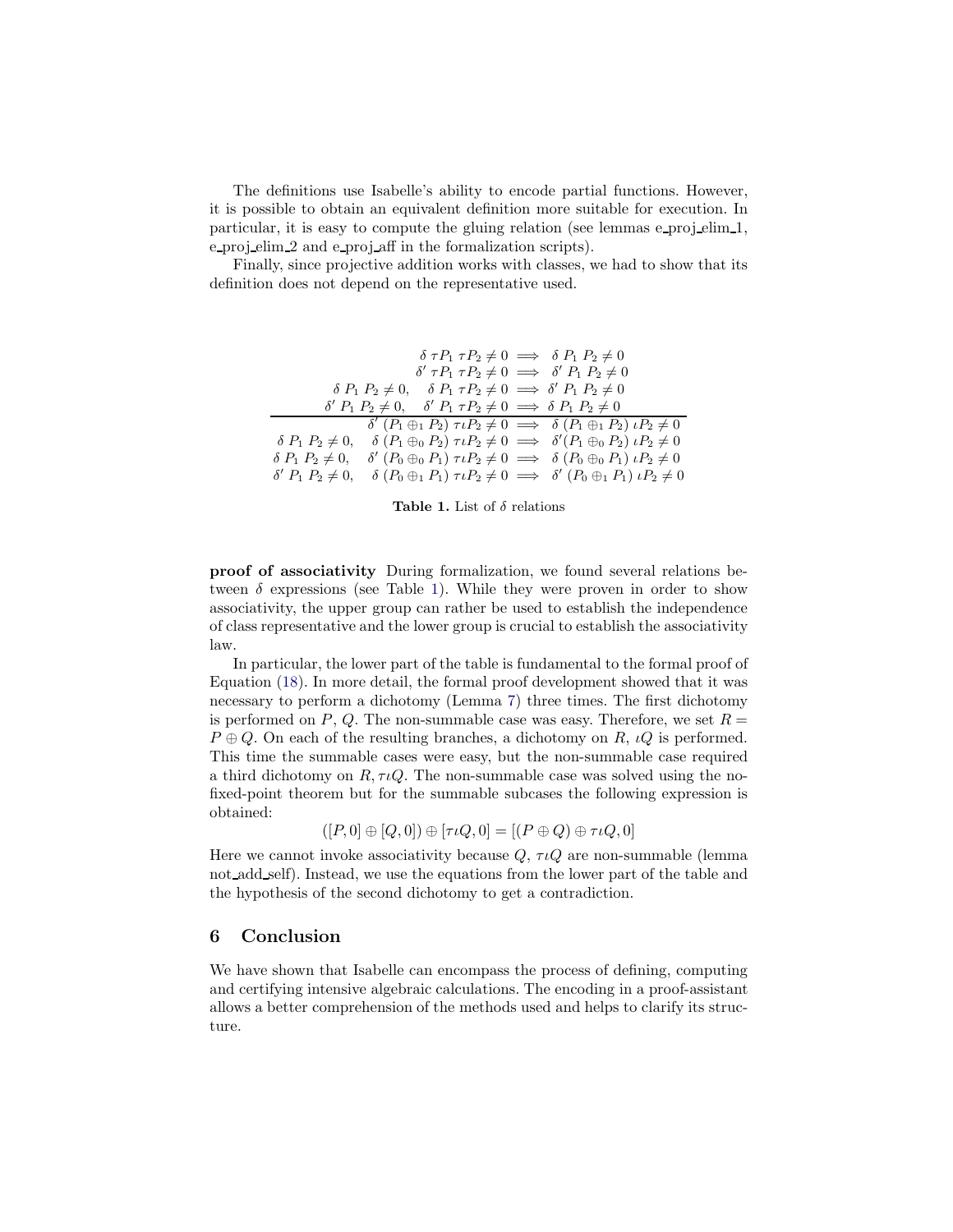## References

- <span id="page-14-5"></span>ALNR11. Christophe Arene, Tanja Lange, Michael Naehrig, and Christophe Ritzenthaler. Faster computation of the Tate pairing. *Journal of number theory*, 131(5):842–857, 2011.
- <span id="page-14-3"></span>BBJ<sup>+</sup>08. Daniel J Bernstein, Peter Birkner, Marc Joye, Tanja Lange, and Christiane Peters. Twisted Edwards curves. In *Progress in Cryptology– AFRICACRYPT 2008*, pages 389–405. Springer, 2008.
- <span id="page-14-1"></span>BJ02. Eric Brier and Marc Joye. Weierstraß elliptic curves and side-channel attacks. In *International Workshop on Public Key Cryptography*, pages 335– 345. Springer, 2002.
- <span id="page-14-4"></span>BL07. Daniel J Bernstein and Tanja Lange. Faster addition and doubling on elliptic curves. In *Advances in cryptology–ASIACRYPT 2007*, pages 29–50. Springer, 2007.
- <span id="page-14-0"></span>BLS12. Daniel J Bernstein, Tanja Lange, and Peter Schwabe. The security impact of a new cryptographic library. In *International Conference on Cryptology and Information Security in Latin America*, pages 159–176. Springer, 2012.
- <span id="page-14-9"></span>BS14. Evmorfia-Iro Bartzia and Pierre-Yves Strub. A formal library for elliptic curves in the Coq proof assistant. In *Interactive Theorem Proving*, pages 77–92. Springer, 2014.
- <span id="page-14-17"></span>Cha08. Amine Chaieb. *Automated methods for formal proofs in simple arithmetics* and algebra. PhD thesis, Technische Universität München, 2008.
- <span id="page-14-14"></span>CLO92. David Cox, John Little, and Donal O'Shea. *Ideals, varieties, and algorithms*, volume 3. Springer, 1992.
- <span id="page-14-16"></span>CW07. Amine Chaieb and Makarius Wenzel. Context aware calculation and deduction. In *Towards Mechanized Mathematical Assistants*, pages 27–39. Springer, 2007.
- <span id="page-14-2"></span>Edw07. Harold Edwards. A normal form for elliptic curves. *Bulletin of the American Mathematical Society*, 44(3):393–422, 2007.
- <span id="page-14-13"></span>EPG<sup>+</sup>17. Andres Erbsen, Jade Philipoom, Jason Gross, Robert Sloan, and Adam Chlipala. Systematic generation of fast elliptic curve cryptography implementations. Technical report, Technical report, MIT, Cambridge, MA, USA, 2017.
- <span id="page-14-12"></span>Erb17. Andres Erbsen. *Crafting certified elliptic curve cryptography implementations in Coq*. PhD thesis, Massachusetts Institute of Technology, 2017.
- <span id="page-14-6"></span>Fri98. Stefan Friedl. An elementary proof of the group law for elliptic curves. *The Group Law on Elliptic Curves*, 1998.
- <span id="page-14-7"></span>Fri17. Stefan Friedl. An elementary proof of the group law for elliptic curves. *Groups Complexity Cryptology*, 9(2):117–123, 2017.
- <span id="page-14-10"></span>Hal16. Thomas Hales. The group law for Edwards curves. *arXiv preprint arXiv:1610.05278*, 2016.
- <span id="page-14-18"></span>Har07. John Harrison. Automating elementary number-theoretic proofs using Gröbner bases. In *International Conference on Automated Deduction*, pages 51–66. Springer, 2007.
- <span id="page-14-15"></span>NT14. Lars Noschinski and Christoph Traut. Pattern-based subterm selection in Isabelle. In *Proceedings of Isabelle Workshop*, 2014.
- <span id="page-14-11"></span>Rus17. David M Russinoff. A computationally surveyable proof of the group properties of an elliptic curve. *arXiv preprint arXiv:1705.01226*, 2017.
- <span id="page-14-8"></span>The07. Laurent Thery. Proving the group law for elliptic curves formally. In K. Schneider and J. Brandt, editors, *Theorem Proving in Higher Order Logics. LPHOLs 2007*, volume 4732. Springer, 2007.